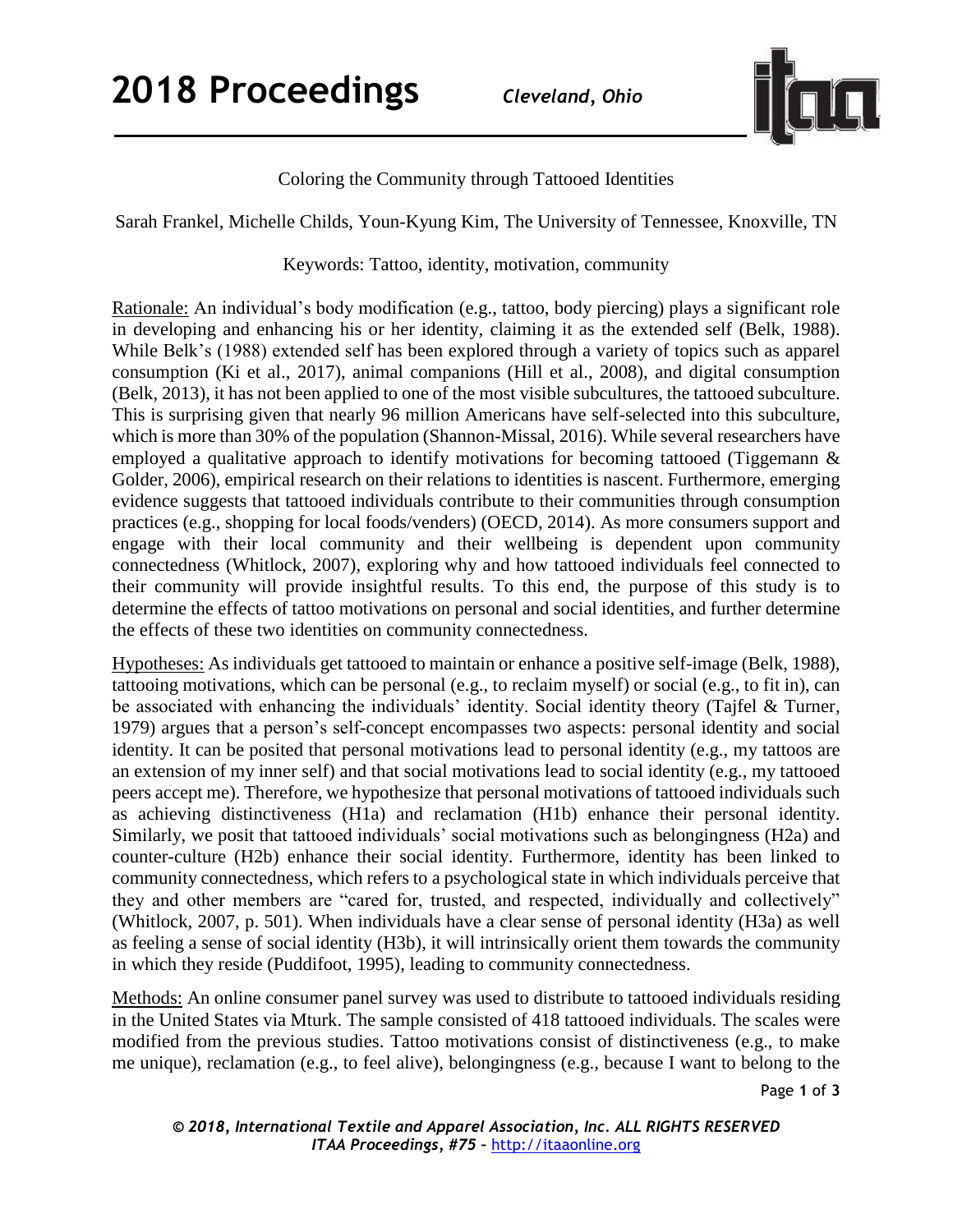group), and counter-culture (e.g., to be a non-conformist). All these motivations were modified from Myers (1992). Personal identity (e.g., My tattoos symbolize the kind of person I am inside) items were modified from Feningstein et al. (1975); social identity (e.g., The tattoo group I belong to is an important reflection of who I am), from Luhtanen and Crocker (1992); community connectedness (e.g., As a tattooed person I feel connected to my community), from Puddifoot (1995) and Whitlock (2007). All measures were rated on a 6-point Likert scale (1=strongly disagree, 6=strongly agree).

Results: Data analyses included structural equation modeling (SEM) with LISREL 8.80; parameters were estimated using maximum likelihood method. Confirmatory factor analysis validated the measurement model that showed a good model fit:  $\chi^2(278)=1118.335$ , p<.001; CFI= .984; NNFI=.981; RMSEA=.048. Construct reliabilities were all above .70. The convergent validity was confirmed for all constructs as the average variance extracted (AVE) values exceeded the threshold value of .50. Discriminant validity was also confirmed as AVEs for all variables were larger than the shared variances (i.e., squared correlation coefficients) between all possible pairs of constructs (Fornell & Larcker, 1981).



The structural model (Figure 1) showed a good model fit:  $\chi^2(287)=1404.827$ , p<.001; CFI=.975; NNFI=.972; RMSEA=.059. Distinctiveness did not influence personal identity ( $\gamma_{11}$ =.129, p>.05), while reclamation positively influenced it  $(y_{12}=233, p<0.05)$ , not supporting H1a but supporting H1b. Both belongingness ( $\gamma_{23} = 332$ , p<.001) and counter-culture  $(y_{24} = 0.264, p < 0.01)$  positively influenced social identity, supporting H2. Finally, both personal identity  $(\beta_{31}=248,$  $p<.001$ ) and social identity ( $\beta_{32}=.244$ ,  $p<.001$ ) influenced community connectedness, supporting H3.

**Figure 1. Research Model**

Discussion and Implications: The results reveal that a proactive shift is vital from the negative connotation of the tattooed subculture to its positive and inclusive nature. Because small businesses and retailers are a cornerstone within a community, marketing based on motives that entice the tattooed community towards their businesses will be beneficial to the community. Small businesses can attempt to attract the subculture based on their strong personal identities derived from their need to reclaim their bodies or social identities fostered by the desire to be in-group and out-group (counter-culture) as well. These motives can be utilized to bring the tattooed individuals even closer to their community through inclusive marketing and products. While distinctiveness maybe an attractive visual cue, it does not lead to personal identity and therefore should not be a theme or focus for marketing. Practically, communities committed to cultivating connections must view engagement with tattooed individuals as an opportunity for growth. Inviting them to participate in the community along with respect and encouragement will promote a positive perception toward this subculture and help the public embrace it as a healthy component of the community. Future research can further develop tattoo motivations to be used in empirical studies.

Page **2** of **3**

*© 2018, International Textile and Apparel Association, Inc. ALL RIGHTS RESERVED ITAA Proceedings, #75 –* [http://itaaonline.org](http://itaaonline.org/)